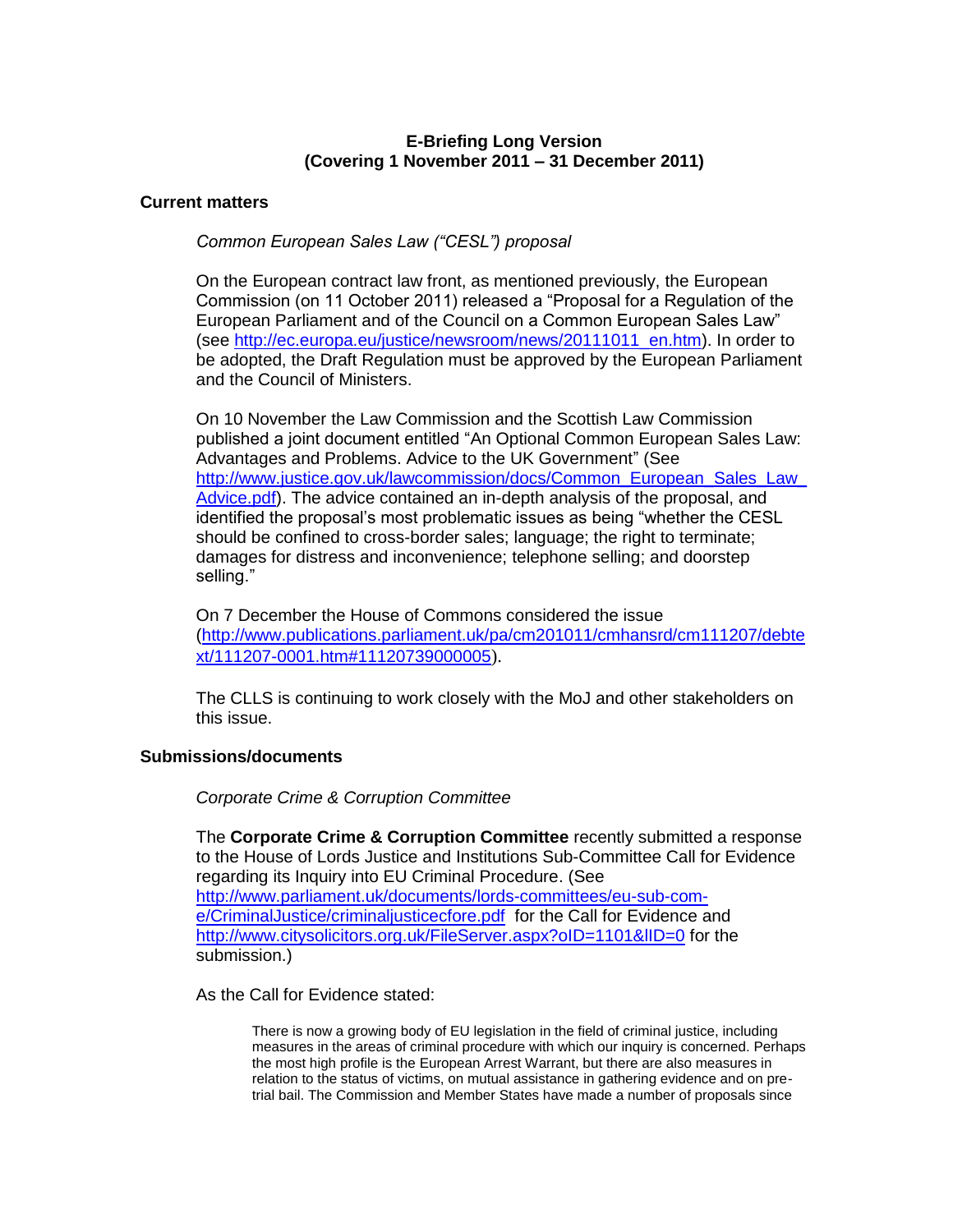the new arrangements for an area of freedom, security and justice set out in the Lisbon Treaty have come into force.

The Sub-Committee on Justice and Institutions has scrutinised individual measures as they have been proposed and retains under scrutiny a number of recent proposals. It has also undertaken inquiries into criminal justice policy. The Sub-Committee now seeks to assess this developing area of EU policy insofar as it relates to particular areas of EU competence.

### *Scope of the inquiry*

In terms of EU competence, the inquiry is limited to the following areas, broadly those referred to in Article 82(2) of the Treaty on the Functioning of the EU (TFEU) –

- investigation of offences,
- evidence,
- pre-trial procedure,
- procedural rights of suspects and defendants,
- the position of victims of crime.

…In relation to those areas of policy, the inquiry will focus on three broad themes…:.

- (1) Is an EU system of criminal procedural law desirable?
- (2) Does EU legislation in the areas within scope add value?
- (3) The impact of the UK opt-in

The response answered the specific questions contained in the Call for Evidence, and also stated generally:

- A. Introduction
- (i) Individuals.

Criminal procedure rules in the UK already provide comprehensive safeguards for the rights of citizens who are subject to UK rules and there is no need for the UK to have additional procedural rules. We have gold plated legislation resulting from EU Directives, for example, our anti money laundering regime is one of the [strictest] in the world. However, in other Member States where criminal protections for the accused and/or the victims may not be as robust, having a "minimum" EU standard could be beneficial - especially for British citizens who travel to or live in other Member States.

(ii) Corporate Crime

2.1 Establishing EU criminal procedural rules in corporate criminal law may be beneficial. While natural persons are less likely to move across borders to benefit from more lenient criminal laws/procedures, a corporate body may evaluate the laws of various jurisdictions and may choose to establish its principle place of business (or do business in) only jurisdictions that have more lenient criminal laws/procedures and sanctions or in jurisdictions that do not effectively enforce relevant laws.

2.2 The EU Paper "Towards an EU Criminal Policy" states that one of the goals of EU-wide law is to "reduce the degree of variation between the national systems and to ensure that the requirements of 'effective, proportionate, and dissuasive' sanctions are indeed met in all Member States." Reducing variations between Member States will create a more level playing field for businesses that operate in different jurisdictions and may prevent corporations from jurisdiction shopping.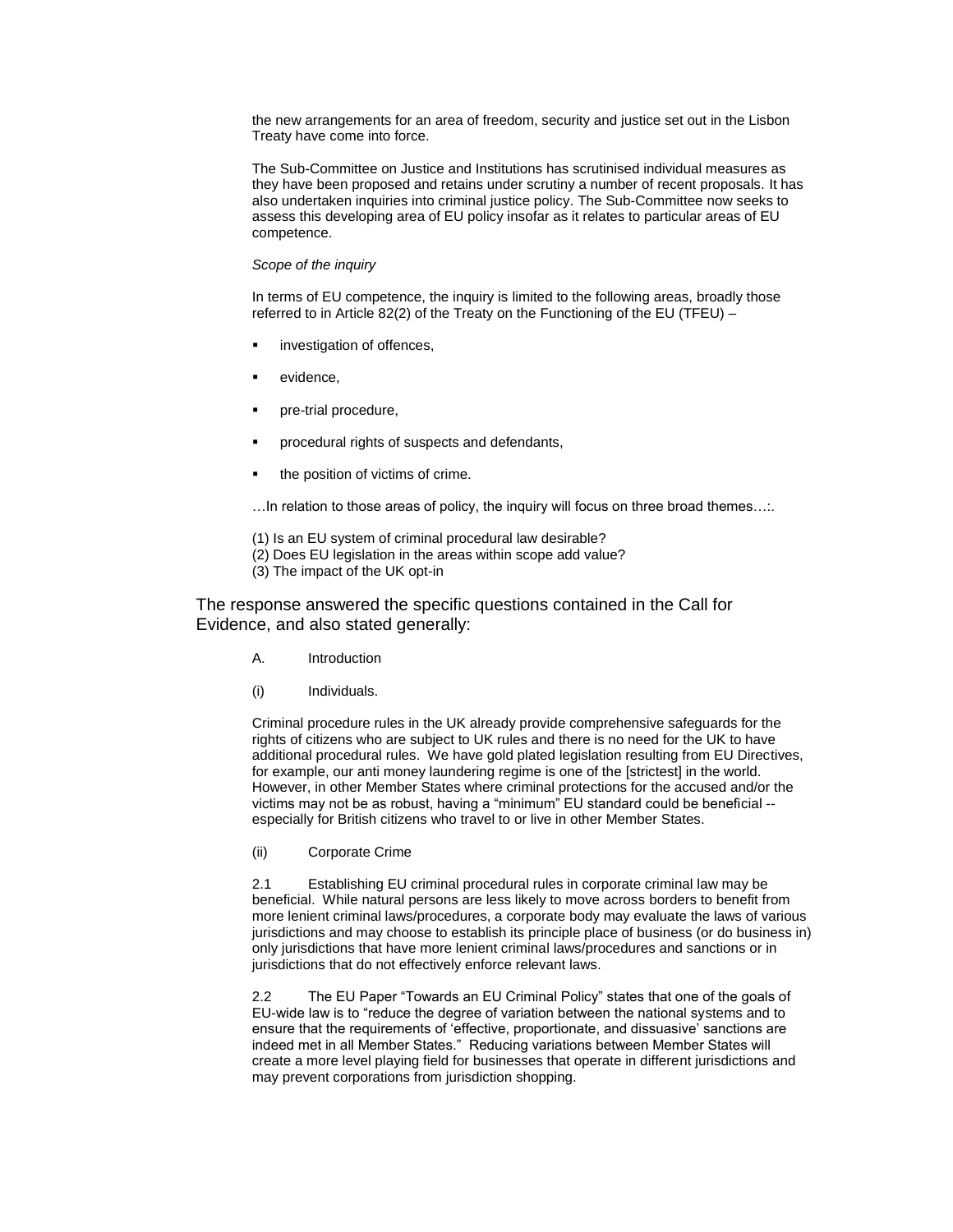### *Financial Law Committee*

A working group of the CLLS **Financial Law Committee** recently produced "A Guide to the questions to be addressed when providing opinion letters on English law in financial transactions". A copy of the guide can be downloaded here: http://www.citysolicitors.org.uk/FileServer.aspx?oID=1095&IID=0. As mentioned in the document, the Guide suggests the questions which a law firm practising English law should consider addressing when seeking or providing an opinion letter under English law in a financial transaction, and explains the key considerations which might be relevant in answering them.

The questions considered in the Guide are:

What opinions are required, who should provide them and who may rely on them?

What professional conduct rules must be observed when deciding whether to provide an opinion letter and, if it is appropriate to do so, to whom should the opinion letter be addressed?

What other issues need to be considered when a law firm is requested to provide an opinion letter to a third party?

What is the purpose of an opinion letter?

What is the proper role of the opinion provider?

What general considerations apply when preparing an opinion letter?

What approach should be taken in an opinion letter on factual issues?

What is the proper scope of an opinion letter on legal issues?

To what extent does the scope of an opinion letter differ in a cross-border transaction?

How should differences in opinions practice be reconciled in cross-border transactions?

To what type of legal entity does the opinion letter relate?

What is best practice as to the form of opinion letters?

# *Planning & Environmental Law Committee*

The Planning & Environmental Law Committee recently responded to the DCLG consultation "Community Infrastructure Levy: Detailed proposals and draft regulations for reform". (See [http://www.communities.gov.uk/publications/planningandbuilding/cilreformconsult](http://www.communities.gov.uk/publications/planningandbuilding/cilreformconsultation) [ation](http://www.communities.gov.uk/publications/planningandbuilding/cilreformconsultation) for the consultation paper and <http://www.citysolicitors.org.uk/FileServer.aspx?oID=1106&lID=0> (covering note)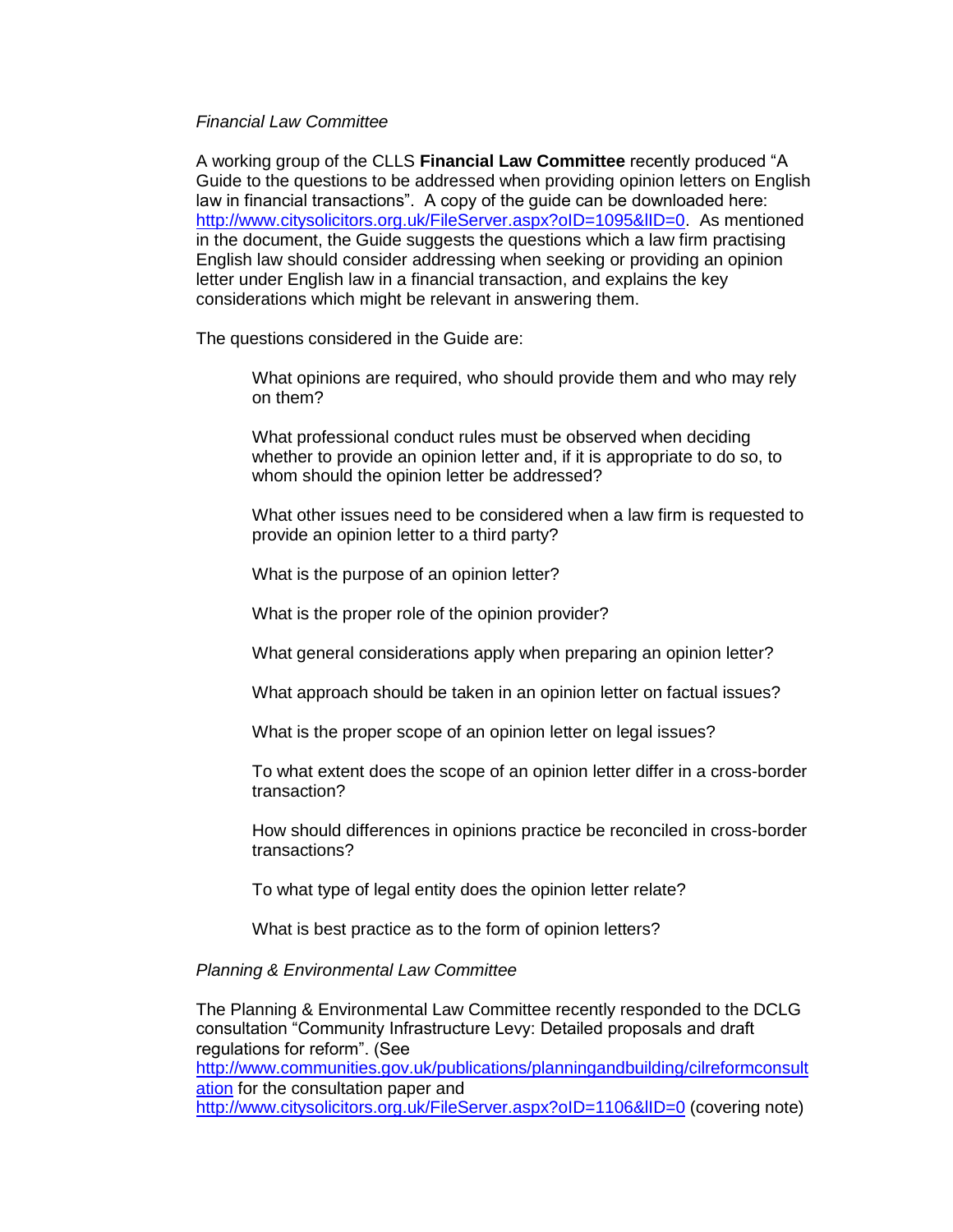### and<http://www.citysolicitors.org.uk/FileServer.aspx?oID=1107&lID=0> (questionnaire response) for the response.)

As the consultation paper stated:

The Planning Act 2008 established powers to create a Community Infrastructure Levy in England and Wales. The Community Infrastructure Levy regulations 2010 made the first use of these powers and came into effect in April 2010. The regulations allow a charging authority to levy a charge on the owners or developers of land that is developed so that they contribute to the costs of providing the infrastructure needed to support the development of the area.

The Government set out proposals to reform the Community Infrastructure Levy in the Localism Bill. The changes would require local authorities to pass a meaningful proportion of receipts to the neighbourhoods where the development that gave rise to them took place, clarifies that receipts may be spent on the ongoing costs of providing infrastructure to support the development of the area and provides more local choice over how to implement a charge

The aim of this consultation is to seek views on the detailed implementation of the Government's proposals, including on the draft regulations.

#### As the note enclosing the questionnaire response stated:

We thank the DCLG for the opportunity to comment on the proposed CIL amendments and attach our response to the questionnaire. We have not made comments where we feel the issues are points of policy or practical application only.

We have also reviewed the draft regulations and have no comments apart from the general concern raised in reply to question 3.

Broadly, we concur that it will provide greater clarity and transparency if the precise percentage of CIL receipts to be passed to local councils is specified within the regulations. However, there is a concern that relying on a fixed per household cap to address the balance of monies to be retained by the charging authority for expenditure on infrastructure which would support the new development may not give sufficient flexibility. Section 59A should be amended to include a mechanism allowing a smaller percentage of receipts to be passed across if circumstances require more monies for infrastructure to support new development and local councils agree to a reduction in receipts.

### *Professional Rules and Regulation Committee*

The Professional Rules & Regulation Committee (PR&RC) recently responded to the SRA's "financial protection review" consultation. (See <http://www.sra.org.uk/sra/consultations/financial-protection-review.page> for the consultation paper and <http://www.citysolicitors.org.uk/FileServer.aspx?oID=1105&lID=0> for the response.)

As the consultation paper stated:

Consultation on the implementation of the changes to indemnity insurance and compensation arrangements announced in April 2011

Purpose and scope of this consultation

1.1 This consultation paper represents the next stage of the SRA's financial protection review; the implementation in October 2012 of the changes to the arrangements for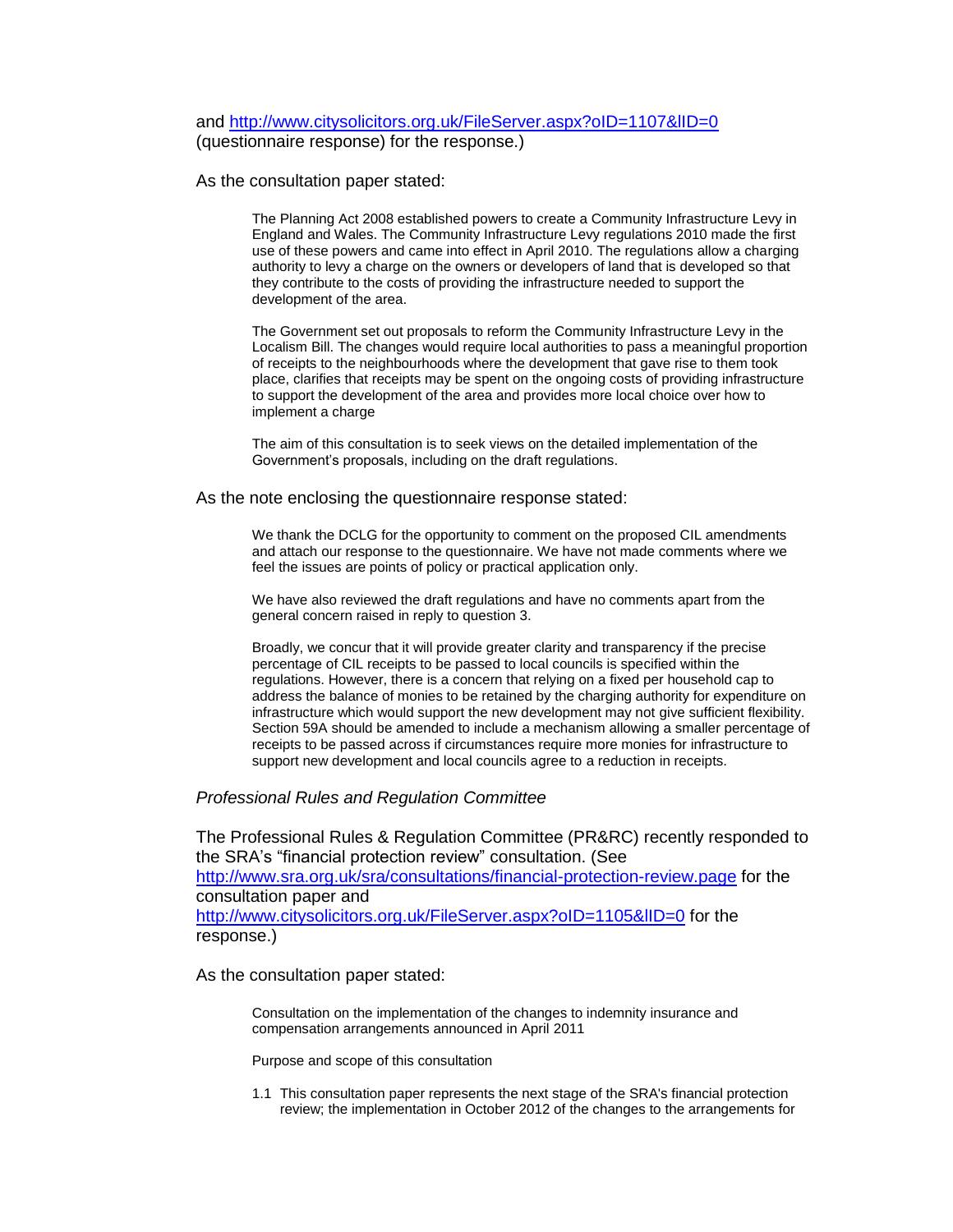compulsory professional indemnity insurance (PII) announced in the SRA's Policy Statement in April 2011.

- 1.2 A copy of the April 2011 policy statement is attached at Annex A. That document sets out the steps leading up to its publication, including the independent review undertaken by Charles River Associates (CRA) and the SRA's comprehensive consultation paper issued in December 2010. The policy statement set out the SRA's conclusions following that public consultation.
- 1.3 For details of the SRA's policy, and the options on which consultation has already taken place and which formed the basis for the policy, reference should be made to these previous documents. The main changes for implementation are
	- the closing of the assigned risks pool (ARP) as a provider of policies of qualifying insurance from 30 September 2013 (with the exception of the continued provision of run-off cover incepted before that date);
	- the introduction, from October 2012, of a requirement that all policies of qualifying insurance make provision for extension by 90 days at the end of the insurance period if the insured firm has not taken out a new policy of qualifying insurance;
	- changes to the Authorisation Rules to control the work that may be undertaken by firms during that 90-day period;
	- provisions for the funding of the ARP in 2012/13 to be provided by both the regulated community and the qualifying insurers; and
	- provisions to remove the role of the ARP in 2012/13 for making payments in respect of uninsured firms and move this responsibility to the Compensation Fund.

The consultation paper contained the following questions.

Question 1. Do you have any comments on the SRA's decisions, set out in the policy statement, which form the basis for the changes which we are now consulting on?.

Question 2. Do you have any comments on changes proposed to the QIA and SIIR?

Question 3. Do you have any comments on the changes proposed to the SRA Authorisation Rules?

Question 4. Do you have any comments on the changes proposed to the SRA Compensation Fund Rules?

Question 5. Do you have any comments on this proposal? (Credit ratings of qualifying insurers, paragraph 5.2)

Question 6. Do you have any comments on the issues raised in paragraphs 6.1 and 6.2?

The submission responded to the questions, including question 1, in relation to which it stated:

Following the previous consultation, and the decisions that have now been taken, our only comments are:

1. It was clear that the Assigned Risks Pool could not continue in its present form, particularly in light of comments from the qualifying insurers.

2. We could see the practical difficulties that there would have been introducing a replacement for the ARP before 30 September 2013, and see the reasons for the reduction on the cover provided by the ARP to six months from October 2011.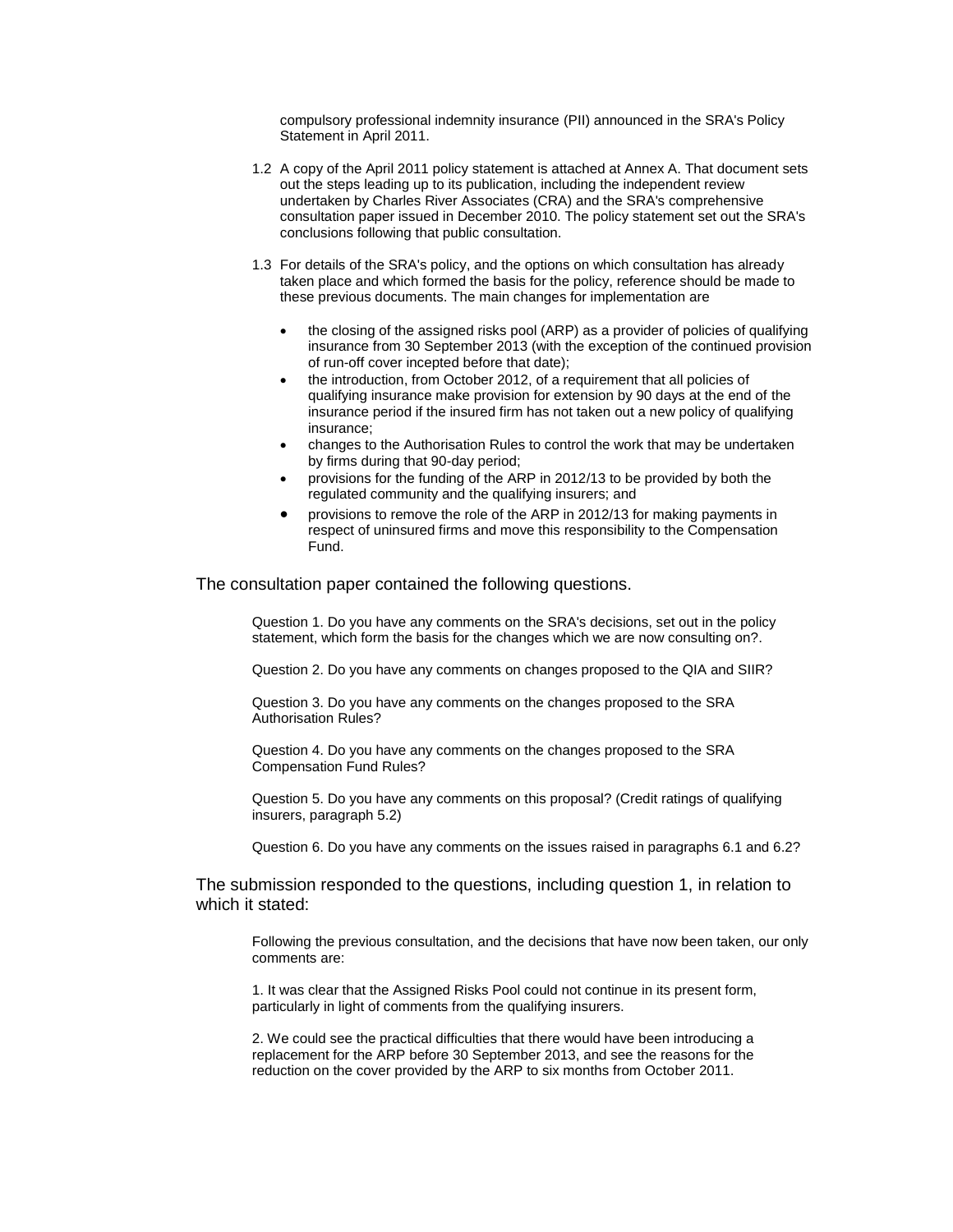3. It seems a fair proposal that the insurer of the expiring policy must provide a further 90 days' cover if the insured does not obtain a new policy. Balancing the public interest with that of insurers, as well as the profession, it is appropriate that the exposure for that 90 day extension be borne by the insurer of the expiring policy. That insurer decided to accept the risk in the previous year and, by definition, has been unwilling or unable to agree terms with the insured for a further year.

4. Although the ARP has to date been provided by the qualifying insurers, that cost has been passed on to the profession through higher premiums, which will have included not only Insurance Premium Tax but also additional costs. The profession will now bear the costs of uninsured claims directly through the Compensation Fund after 1 October 2013, which may result in some savings.

5. The proposed funding for the ARP in 2012/13 seems an acceptable balance between the qualifying insurers and the profession, with the first contribution consisting of the sums left in the Solicitors Indemnity Fund.

### *Regulatory Law Committee*

The **Regulatory Law Committee** recently responded to the FSA Guidance consultation on Simplified advice. (See [http://www.fsa.gov.uk/pubs/guidance/gc11\\_22.pdf](http://www.fsa.gov.uk/pubs/guidance/gc11_22.pdf) for the consultation paper and http://www.citysolicitors.org.uk/FileServer.aspx?oID=1096&IID=0 for the response.)

### As the consultation paper stated:

1 Introduction

1.1 A well-functioning retail advice market needs different delivery mechanisms in order to be fully effective for the broad range of potential investors. There could be benefits from a well-designed, low-cost method of meeting consumers' straightforward investment advice needs. The challenge is to ensure that such methods will deliver good outcomes for those consumers.

1.2 Some firms and trade associations have been designing and piloting simplified advice processes, and have talked to us about the issues they have faced. To assist the industry in its wish to offer simplified advice services, this Guidance Consultation Paper provides additional guidance on certain aspects of the regulatory regime.

#### As the response stated:

The Committee's response is limited to the section of guidance headed "Professional Standards" and in particular, firms' employees whose role it is to support the firm's clients through its simplified advice process, but who it is not intended should make personal recommendations. For ease of reference, we have referred to such persons as "**facilitators**" throughout this response. The Committee's specific concern relates to the second sentence of the description of Option 3 (Individuals who do not give personal recommendations) at paragraph 4.50, which states:

*"Even if the support of the individual would be viewed as generic advice when considered in isolation, the combination of the generic advice and the recommendation of a particular financial instrument by the simplified advice process may well mean that the individual is viewed as giving regulated advice."* 

As presently phrased, the guidance would appear to suggest that there is a significant risk that, if a firm opts for the Option 3 approach, the relevant facilitators would be performing the controlled function of giving regulated advice for which approval (and appropriate qualification) would be required.